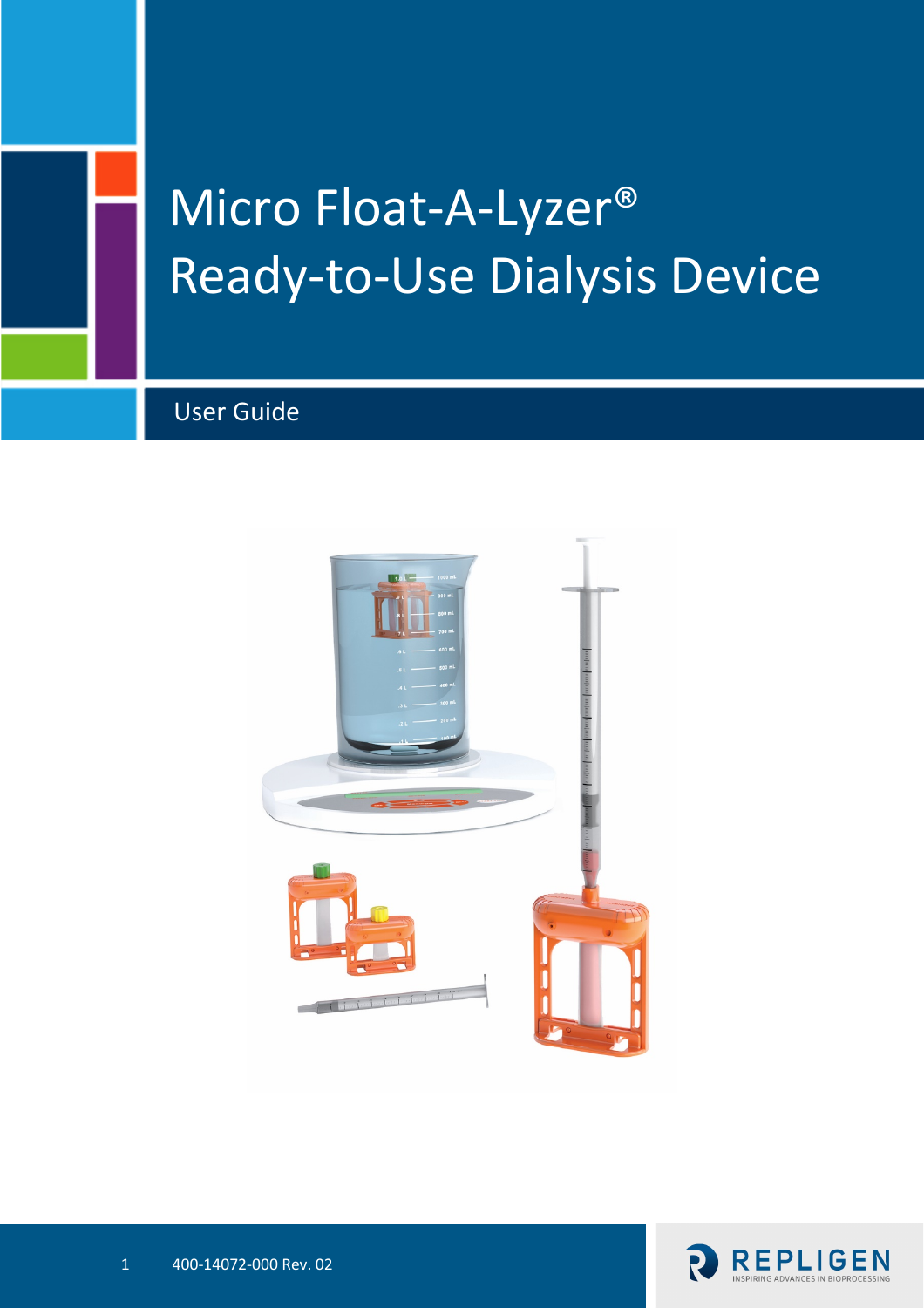The information contained in this document is subject to change without notice.

With respect to documentation accompanying product, Repligen makes no warranty, express or implied. Any and all warranties related to the documentation accompanying product are expressly disclaimed. Customer shall refer to the terms and conditions of sale governing the transaction for any and all warranties for the Product.

Repligen Corporation shall not be liable for errors contained herein or for incidental or consequential damages in connection with the furnishing, performance, or use of this material.

No part of this document may be photocopied, reproduced, or translated to another language without the prior written consent of Repligen Corporation.

Products are not intended for diagnostic or therapeutic use or for use in vivo with humans or animals.

For further information, please contact Repligen Corporation at [www.repligen.com.](http://www.repligen.com/)

©2021 Repligen Corporation. All rights reserved. The trademarks mentioned herein are the property of Repligen Corporation and/or its affiliate(s) or their respective owners.

#### **Customer Support [customerserviceUS@repligen.com](mailto:customerserviceUS@repligen.com)** 310-885-4600

**Repligen Corporation** 18617 South Broadwick Street Rancho Dominguez, California 90220 **www.repligen.com**

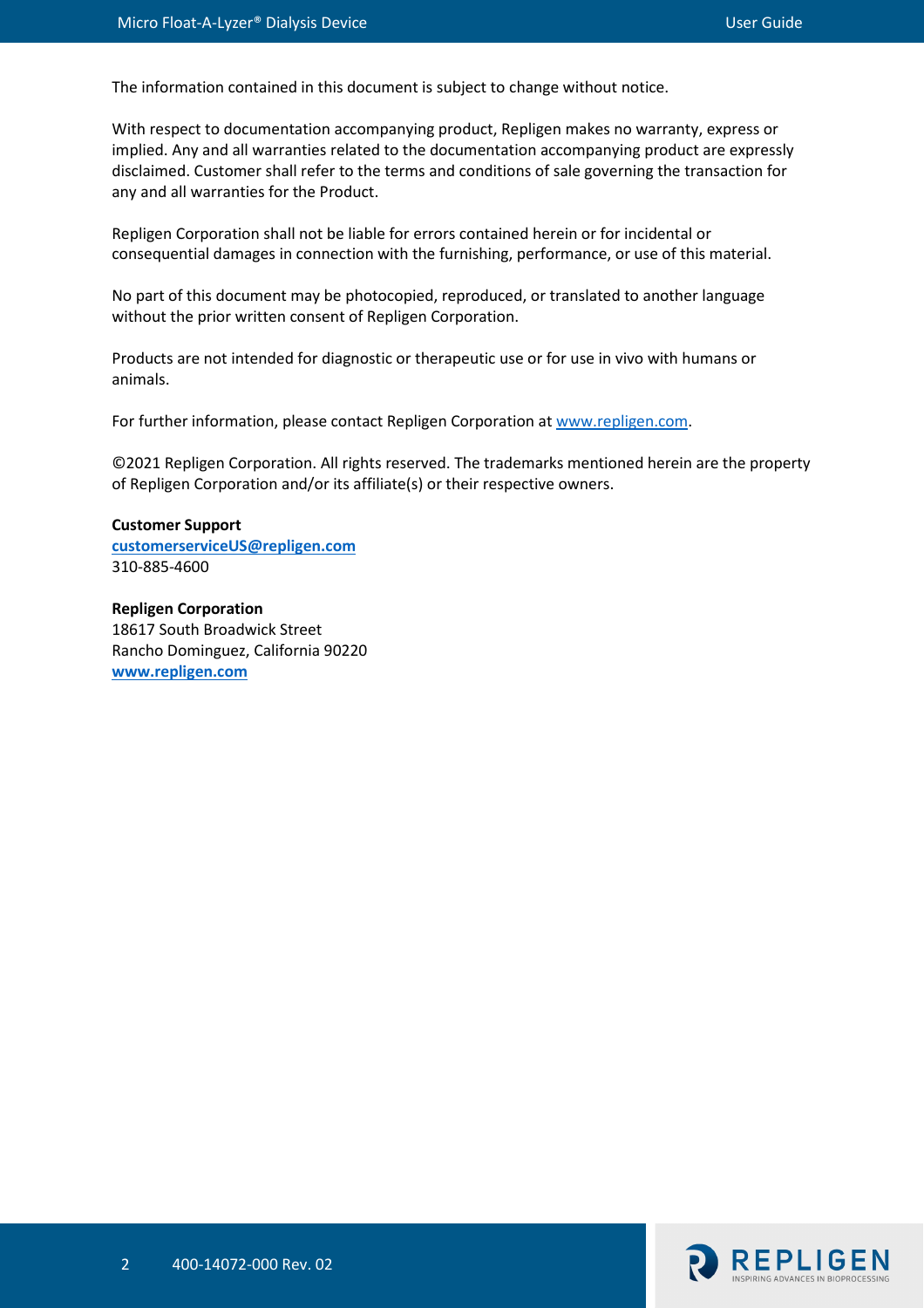# **Contents**

#### **List of tables**

#### **Abbreviations**

| CE.         | Cellulose Ester          |
|-------------|--------------------------|
| DI          | Dejonized                |
| <b>EtOH</b> | Ethanol                  |
| <b>IPA</b>  | Isopropanol              |
| kD          | Kilodalton               |
| <b>MWCO</b> | Molecular weight cut-off |

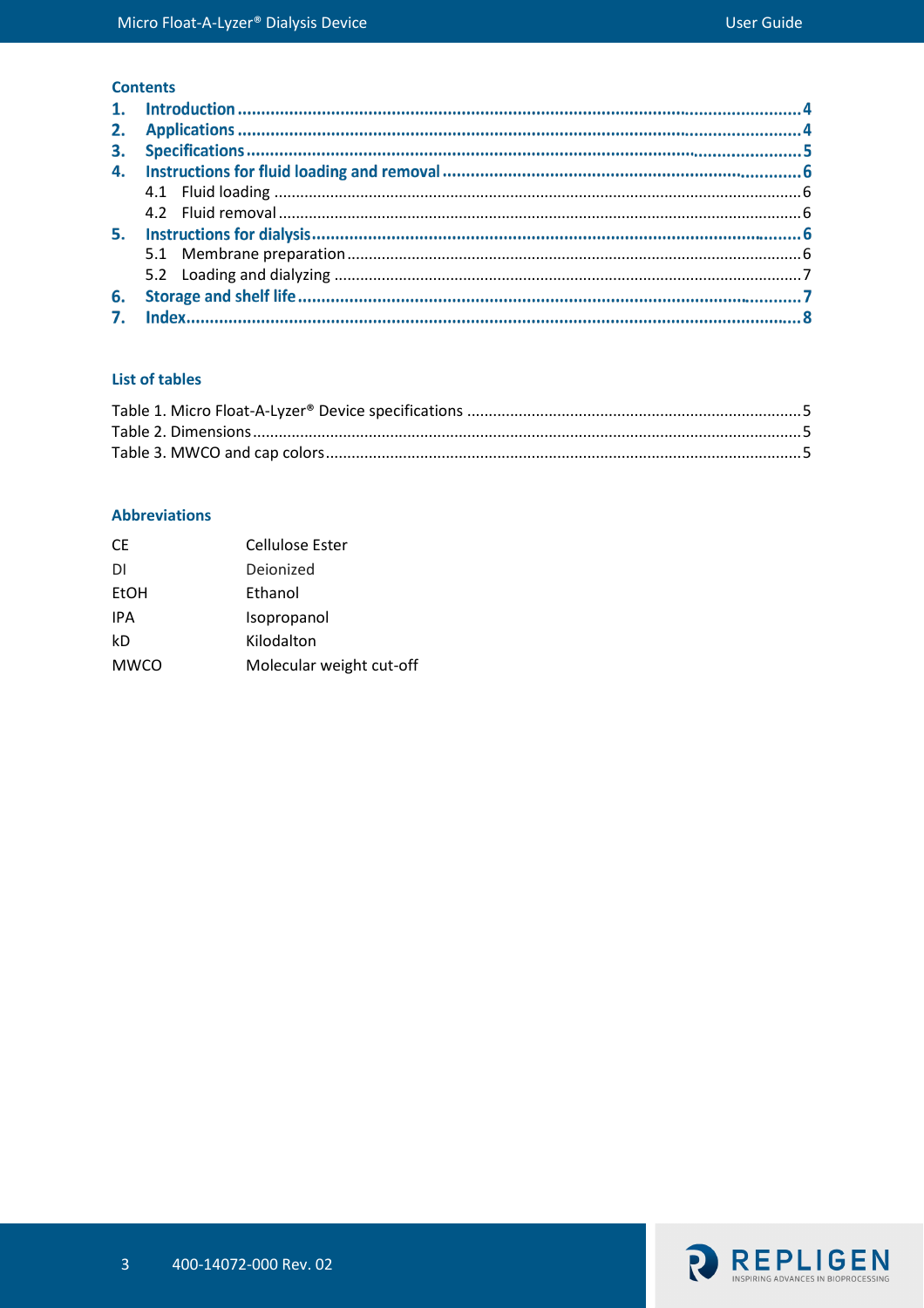# 1. Introduction

Designed to maximize convenience and efficiency, the ready-to-use Micro Float-A-Lyzer® Device from Repligen is ideal for the dialysis of very small sample volumes. Available in two volume sizes, 100 - 200 μl and 400 - 500 μl, the Micro Float-A-Lyzer® Device features proprietary Biotech Grade Cellulose Ester (CE) Membrane from Repligen incorporated into a pre-assembled, leak-proof micro dialysis device.

Available in 7 concise MWCOs with color-coded caps, Biotech CE from Repligen is a synthetic, lowprotein binding membrane with no heavy metal and sulfide contaminants. The pre-formed tubular geometry also limits volume increase and sample dilution.

The self-standing and self-floating device is designed with a Luer-lok® sample port to provide quick and easy access for loading, in-process sampling and total sample recovery using a 1 ml syringe (included). Sold 12 per package, individual units can interlock to form a flotilla for the simultaneous dialysis of multiple samples.

Only Micro Float-A-Lyzer® and Float-A-Lyzer® from Repligen assure a 95 - 98% sample recovery, 98% sample purity and < 10% sample dilution; all in an easy-to-use, convenient dialysis device.

SpectraPor® Biotech CE Membranes have good chemical resistance. Variables in temperature, concentrations, durations of exposure and other factors may affect the performance of the membrane. It is always advisable to test the membrane under your application conditions. These membranes are generally compatible with the following groups: common alcohols (low to mid concentration), many dilute acids and bases and some dilute organics. It is incumbent upon user to verify compatibility prior to use with membrane. For membrane compatibility and purchasing information visit the dialysis section of repligen.com.

# **Applications**

The Micro Float-A-Lyzer® Device can be used for a variety of small volume applications, such as:

- Buffer change and desalting
- Sample preparation
- Drug dissolution
- Removing sulfate, cesium chloride low molecular weight contaminants or surfactants
- Separation and purifications of substances such as DNA, proteins, viruses, antibodies, peptides or polymers
- Sample concentration when using a solvent absorbent powder such as Spectra/Gel® Absorbent
- Measure the diffusion rates for ions
- Binding studies

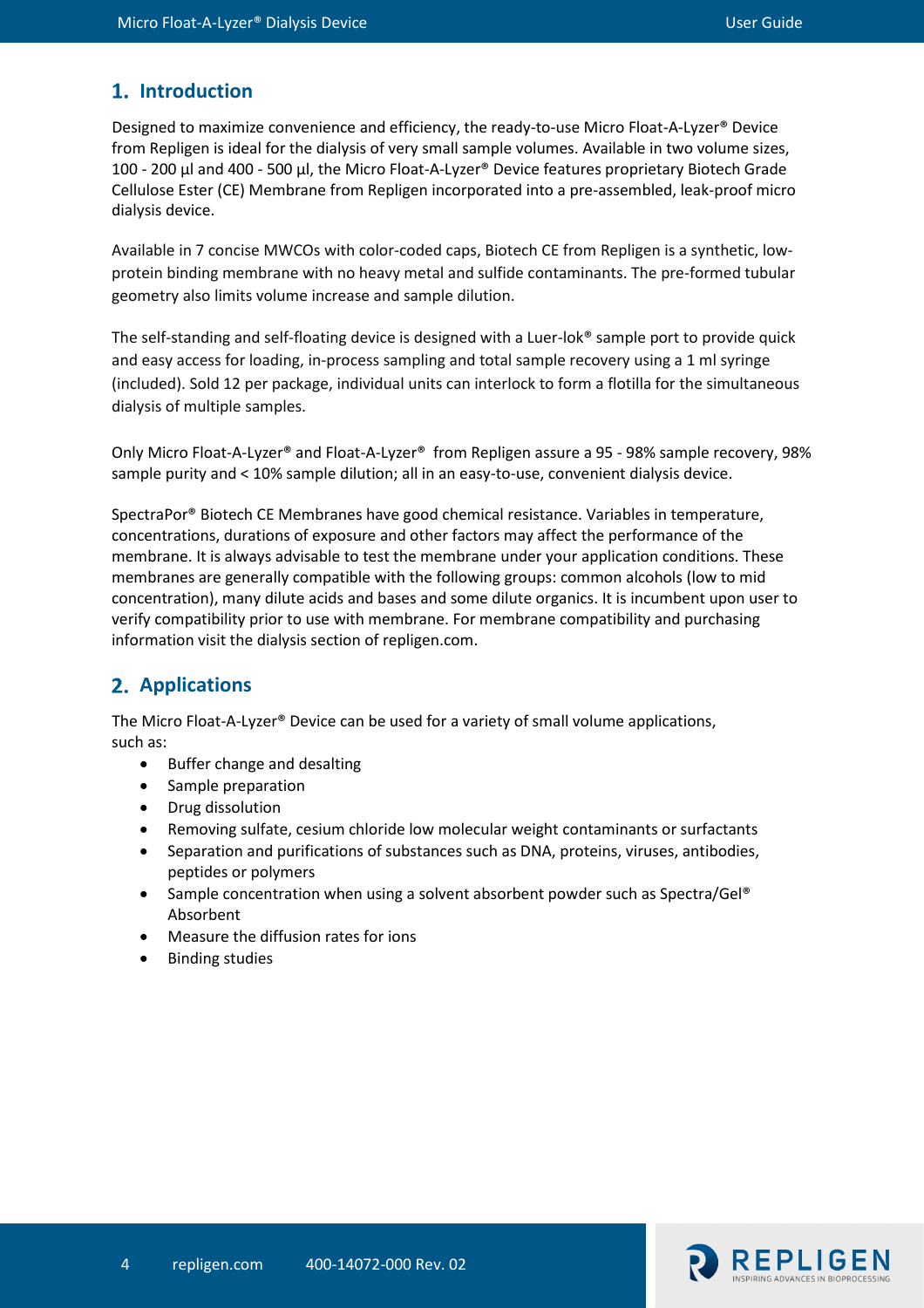# **3. Specifications**

#### <span id="page-4-0"></span>**Table 1. Micro Float-A-Lyzer® Device specifications**

| <b>Specifications</b>     |                                                                                                               |
|---------------------------|---------------------------------------------------------------------------------------------------------------|
| Luer-lok <sup>®</sup> cap | Open and close for in-process sampling<br>Color coded for MWCO<br>Leak proof and re-sealable<br>Polypropylene |
| Body piece                | Self-standing and self-buoyant<br>Seals top/bottom ends of membrane<br>Polycarbonate                          |
| Membrane                  | Biotech Grade Cellulose Ester (CE)                                                                            |
| Potting                   | Polyurethane                                                                                                  |
| 7 MWCOs                   | 0.1 - 0.5 kD, 0.5 - 1.0 kD, 3.5 - 5 kD, 8 - 10 kD, 20 kD, 50<br>kD and 100 kD                                 |
| 2 volume sizes            | 100 - 200 μl and 400 - 500 μl                                                                                 |
| Pkg and gty               | Dry with glycerin, 12/pkg                                                                                     |
| Sample loading            | Disposable 1 ml syringe (included), 12/pkg                                                                    |

#### <span id="page-4-1"></span>**Table 2. Dimensions**

| <b>Dimension</b>    | $100 - 200$ µl    | $400 - 500$ µl   |
|---------------------|-------------------|------------------|
| Height              | 4.4 cm            | $6.3 \text{ cm}$ |
| Width               | 4.5 cm            | 4.5 cm           |
| Depth               | $1.9 \text{ cm}$  | $1.9 \text{ cm}$ |
| Membrane flat width | $10 \, \text{mm}$ | $10 \text{ mm}$  |
| Membrane diameter   | $6.4 \text{ mm}$  | $6.4 \text{ mm}$ |

# <span id="page-4-2"></span>**Table 3. MWCO and cap colors**

| <b>MWCO</b>    | <b>Cap color</b> |
|----------------|------------------|
| $0.1 - 0.5$ kD | Green            |
| $0.5 - 1.0 kD$ | Orange           |
| $3.5 - 5 kD$   | <b>Black</b>     |
| $8 - 10 kD$    | Yellow           |
| 20 kD          | Red              |
| 50 kD          | White            |
| 100 kD         | <b>Blue</b>      |

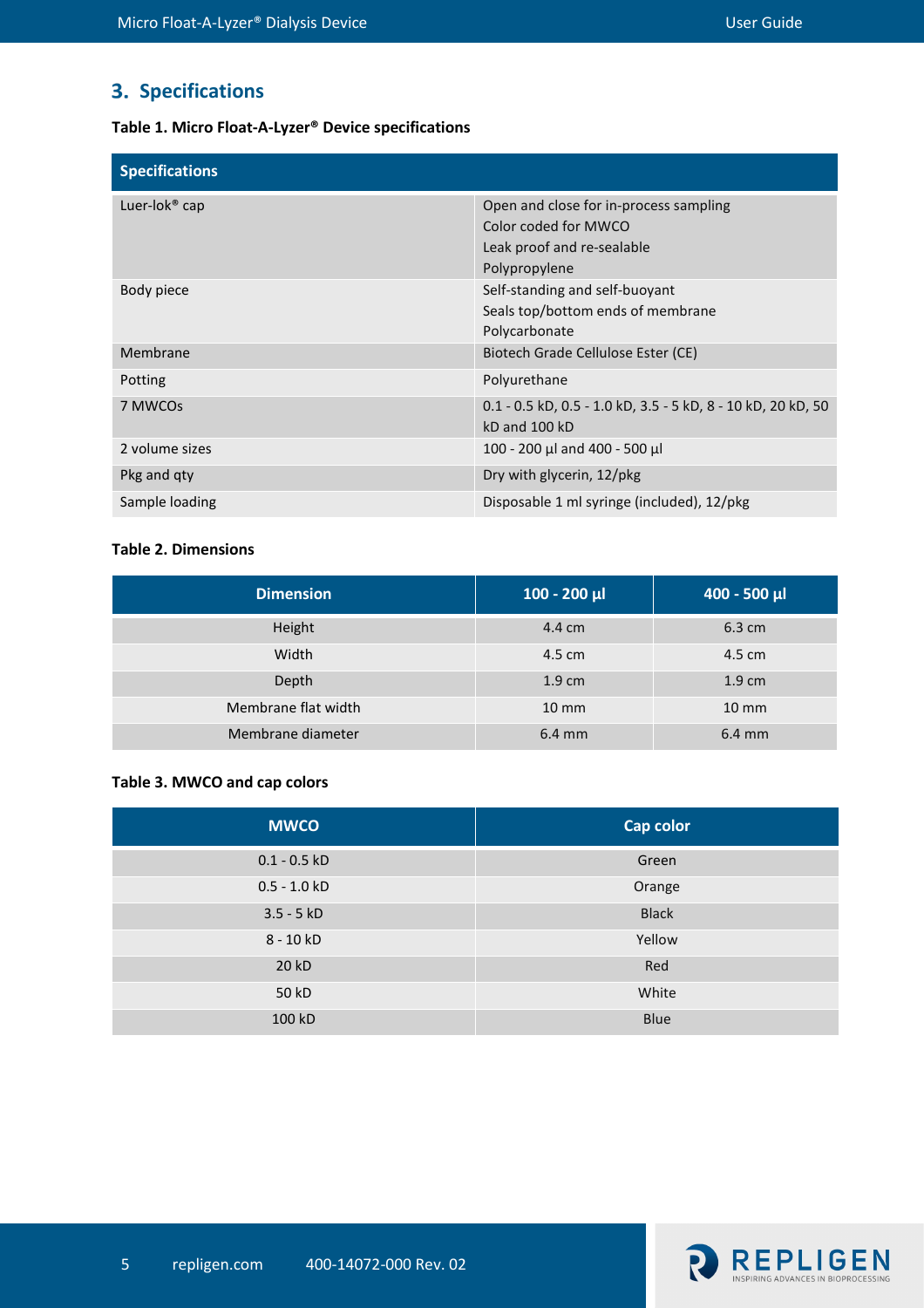# **Instructions for fluid loading and removal**

Follow these simple steps whenever loading or retrieving any fluid from the sample chamber.

## <span id="page-5-0"></span>**4.1 Fluid loading**

Since the sample chamber is very small, it is important to remove the air before loading the fluid.

- 1. Fill the provided 1 ml syringe with 200 μl or 500 μl of fluid (depending on device size), invert and expel any air from syringe.
- 2. Remove the device cap, firmly connect fluid-filled syringe (airtight) and aspirate air out of device (flattening the membrane).
- 3. Firmly hold the connected device and syringe in a vertical orientation (with syringe on top) and give two quick, lateral shakes to force all air to the top and all fluid to the bottom inside syringe barrel. Repeat as needed.
- 4. Now with all air above fluid in syringe, load only the fluid into the device sample chamber, disconnect the syringe containing the air and replace the cap on the device.

### <span id="page-5-1"></span>**4.2 Fluid removal**

- 1. Remove the device cap and firmly connect an empty 1 ml syringe (airtight).
- 2. Firmly hold the connected device and syringe in a vertical orientation (with syringe on bottom) and aspirate out the fluid (flattening the membrane) to remove > 95% of the volume.
- 3. Disconnect syringe and expel fluid into a sample container.

# **Instructions for dialysis**

### <span id="page-5-2"></span>**5.1 Membrane preparation**

- 1. Remove the device cap.
- 2. Use the 1 ml syringe provided to load the device with 10 15% isopropanol (IPA) or ethanol (EtOH) and place the device in the same alcohol solution to soak for 15 - 30 minutes.
- 3. Remove the device from the alcohol solution and use the 1 ml syringe to remove alcohol from the sample chamber (refer to Fluid removal). Expel and rinse out syringe with DI water.
- 4. Rinse the device with DI water using the provided 1 ml syringe. Flush the alcohol out of the sample chamber by loading and rinsing with water several times.
- 5. Fill the sample chamber with fresh DI water and place the filled device in DI water to soak for 15 - 30 minutes to remove any remaining traces of alcohol from the membrane.
- 6. Remove the device from the DI water. Rinse the device with fresh DI water one last time and use the 1 ml syringe to flush the sample chamber again with DI water. Remove the flush water from the sample chamber and the device is ready to use.

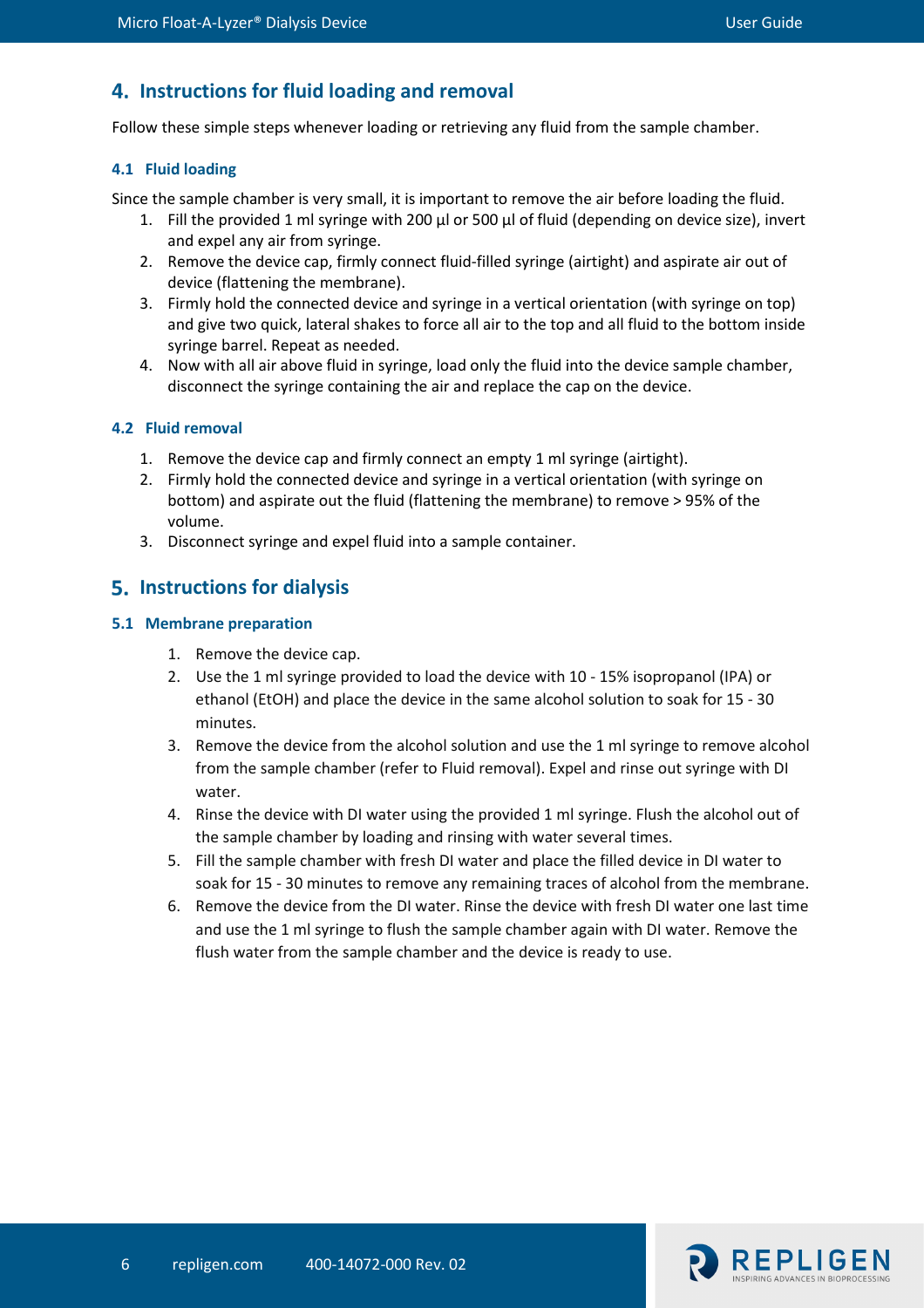#### <span id="page-6-0"></span>**5.2 Loading and dialyzing**

- 1. Using a rinsed 1 ml syringe, load the Sample (100 200 μl or 400 500 μl) into the sample chamber of the Micro Float-A-Lyzer® Device. Loading with smaller than recommended volumes may result in sample volume increase or membrane swelling.
- 2. Place the device loaded with sample in the dialysate buffer that is at least 10 X the sample volume. Use a stir plate to stir buffer during dialysis.
- 3. Dialyze sample according to the particular application requirements. Typical dialysis is performed 12 - 24 hours with 3 - 4 buffer changes (after 2 - 4, 6 - 8, and 10 - 14 hours).
- 4. Upon completion of dialysis, remove the Micro Float-A-Lyzer® Device from the dialysate buffer.
- 5. Retrieve the sample and dispense into an appropriate receptacle.
- 6. Optional for maximum recovery: After removing sample, load the empty sample chamber with 50 - 100 μl of appropriate buffer and a small amount of air. Replace cap and gently shake the device several times to rinse the membrane. Recover the rinse volume and combine with the rest of dialysis sample.
- 7. Discard the Micro Float-A-Lyzer® Device.

# **Storage and shelf life**

**Storage:** Store new and unused Micro Float-A- Lyzer® Devices in a dry place at room temperature. Care should be taken to avoid humid environments.

**Shelf Life:** 2 years when stored properly.

**Sterilization:** The common methods of membrane sterilization include exposure to ethylene oxide (EtO) gas and ebeam or gamma irradiation. Repligen does not recommend autoclaving as it may lead to changes in membrane performance.